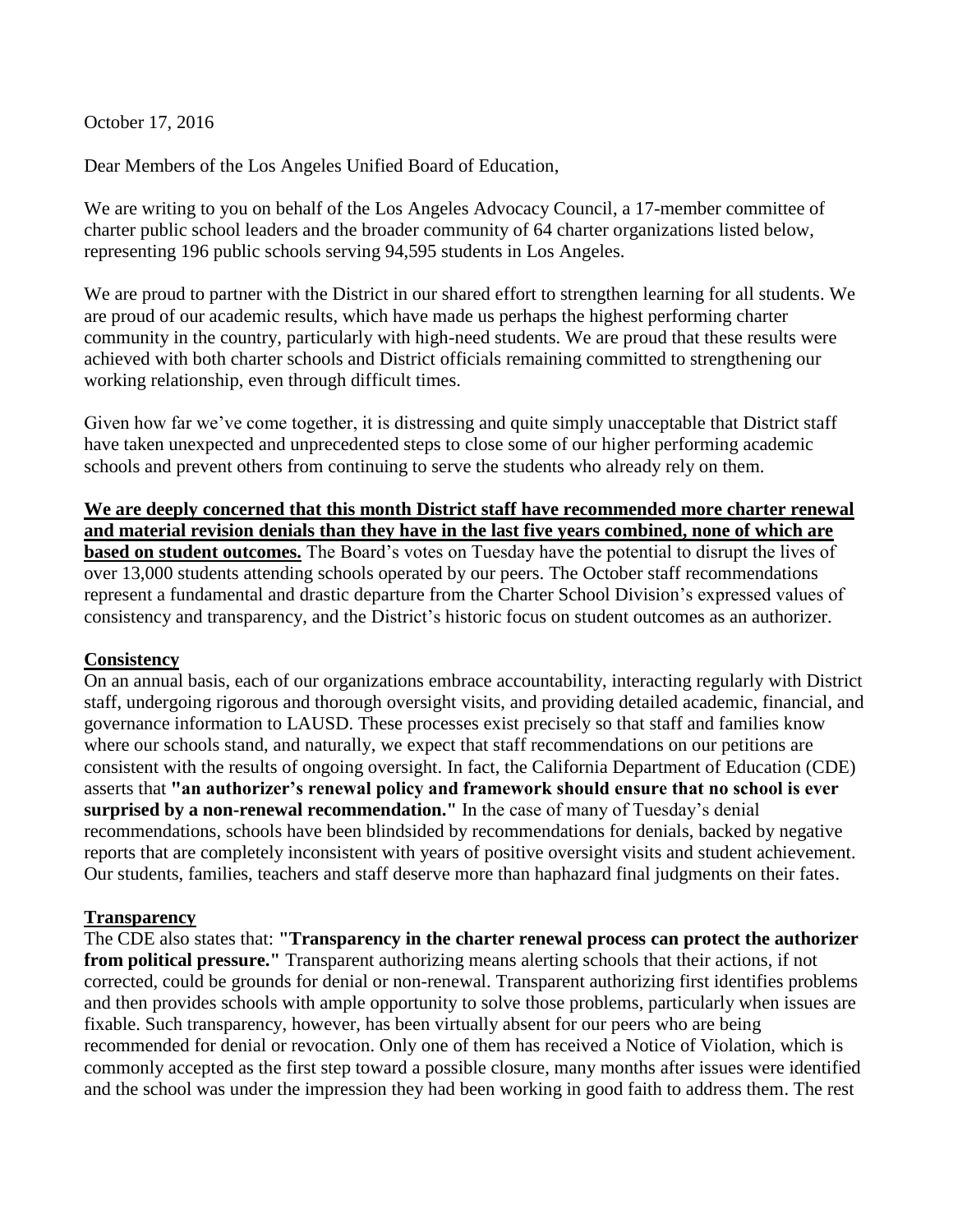have been operating without indication from the District that they are in violation of policies that would warrant non-renewal or denial. Our students, families, teachers and staff deserve to know that their schools are subject to transparent oversight that affords schools the opportunity to fix issues and address concerns before the threat of closure or denial, especially when issues are not related to student outcomes.

# **Student Outcomes**

The CDE, in detailing the standards that must be used to evaluate charter school renewals, states that "**improved pupil academic achievement for all pupils is the first priority of California charter schools**." The law rightly insists that if schools are yielding academic progress for their students, they should continue to do so. The charter community is committed to accountability, which is precisely why we call for the non-renewal of charter organizations each year who are not delivering academic outcomes. The schools seeking renewal and material revisions have achieved notable gains with their students on internal and publicly available academic achievement and growth measures, graduation rates, college-going rates, and other key indicators, making this criteria particularly fundamental. By these measures, there is little, if any, question that every charter school recommended for denial on Tuesday should be approved. Our students, families, teachers and staff deserve to know that schools delivering student achievement and growth will be supported and protected by their authorizer.

If the District is willing to close academically high performing schools largely because of technical and operational issues that either have been corrected or can be fixed, then who's to say whether our own schools will be next? If the District is determined to deny innovative and impactful charters the opportunity to simply continue serving the students who already attend their schools, then how can we trust that the District prizes quality education and student success above all else?

These recommended denials and revocations threaten the basic values and expectations that we've held onto as partners with the District, even in the most challenging times: accountability and collaboration based on consistency, transparency, and a focus on student outcomes. Most importantly, these recommended denials and revocations threaten the futures of thousands of students who have sought out these schools for an unassailable reason: they provide an education that meets their unique needs.

We urge you, the Board, to make decisions based first and foremost on the interests of students and families, an approach that enabled you to authorize one of the strongest and most respected charter school sectors in the nation. We urge you to overturn the denial recommendations of our peers.

Respectfully,





**Dan Katzir** President and CEO Alliance College-Ready Public Schools 25 schools serving 12000 students



**Xavier Reyes** Founder and CEO Alta Public Schools 2 schools serving 850 students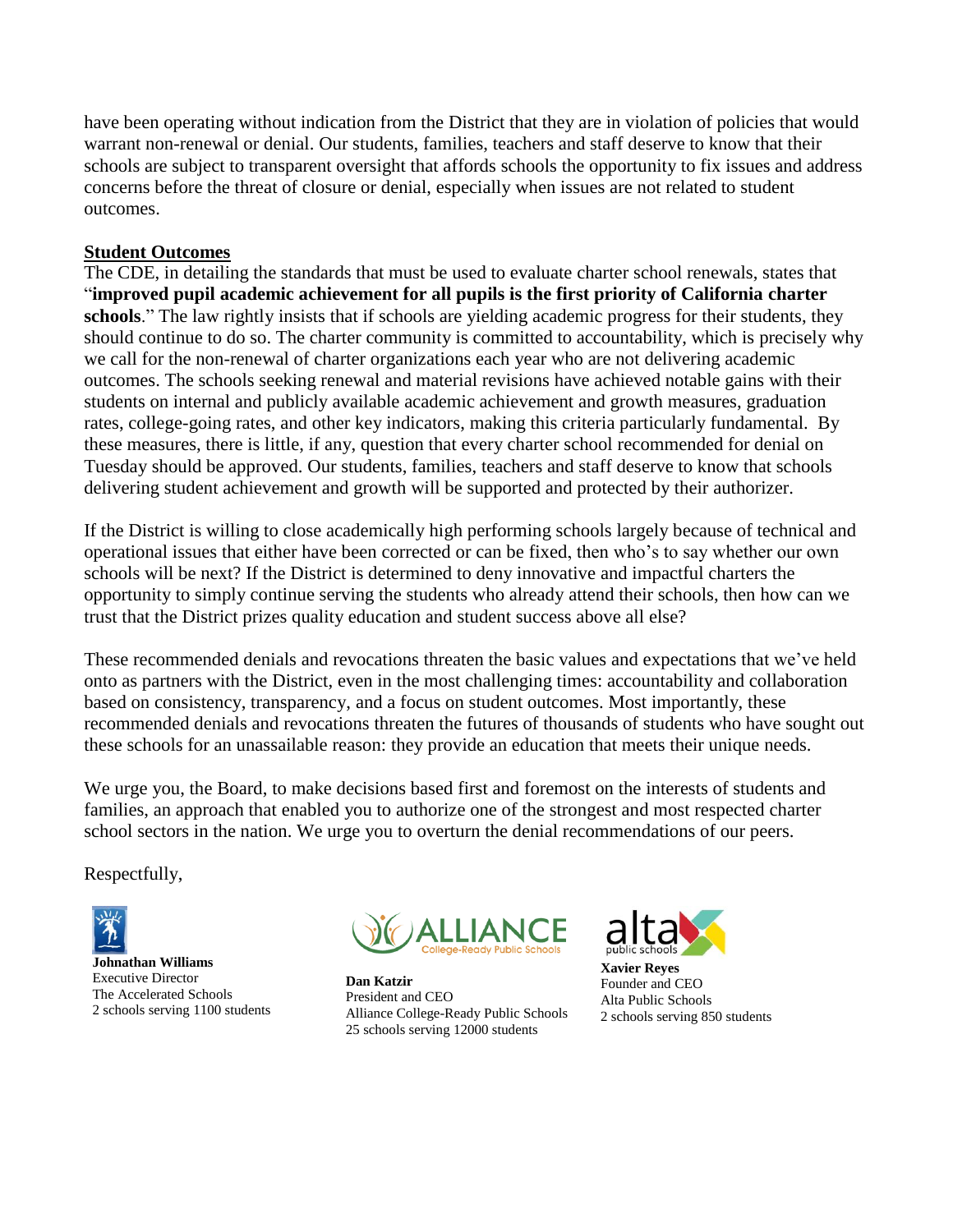

**Alfonso Paz and Cesar Lopez** Co-Directors APEX Academy 1 school serving 400 students



**Bill Parks, Jr.** CEO and Principal Birmingham Community Charter High School 1 school serving 3260 students



**Ana Ponce** Chief Executive Officer Camino Nuevo Charter Academy 6 schools serving 3300 students



**Erin Studer** Executive Director CHIME 1 school serving 750 students



**Mark Kleger-Heine** Executive Director Citizens of the World- Los Angeles 3 schools serving 1300 students



**Jon Wasser**  Board President El Camino Charter High School 1 school serving 3800 students



**Jim Kennedy** Chief Executive Officer Extera Public Schools 2 schools serving 800 students



**Laurie Inman** Chief Executive & Academic Officer Apple Academy 1 school serving 325 students



**Hrag Hamalian** Executive Director Bright Star Schools 7 schools serving 2500 students



**Grace Canada** Chief Executive Officer Celerity Education Group 6 schools serving 3100 students

**Valerie Braimah** Executive Director City Charter Schools 2 schools serving 650 students

## DISCOVERY CHARTER<br>PREPARATORY SCHOOL

**Karen Smith** Principal Discovery Charter Preparatory #2 1 school serving 250 students



**Ted Morris** Co-Founder Endeavor College Preparatory 1 school serving 600 students



**Irene Sumida** Executive Director Fenton Charter Public Schools 5 schools serving 2800 students



**Kate Ford** Area Superintendent, Los Angeles Aspire Public Schools 9 schools serving 3500 students



**Sue Andres-Brown** Founding Head of School California Collegiate Charter School 1 school serving 80 students



**Chris Bright** Executive Director CHAMPS Charter High School for the Arts 1 school serving 800 students

# COLLEGIATE

**Vanessa Jackson** Head of School Collegiate Charter High School 1 school serving 100 students



**CEO** Ednovate 2 schools serving 650 students



**Malka Borrego** Founder and CEO Equitas Academy Charter Schools 3 school serving 900 students



**Carrie Wagner** Executive Director GALS Los Angeles 1 school serving 100 students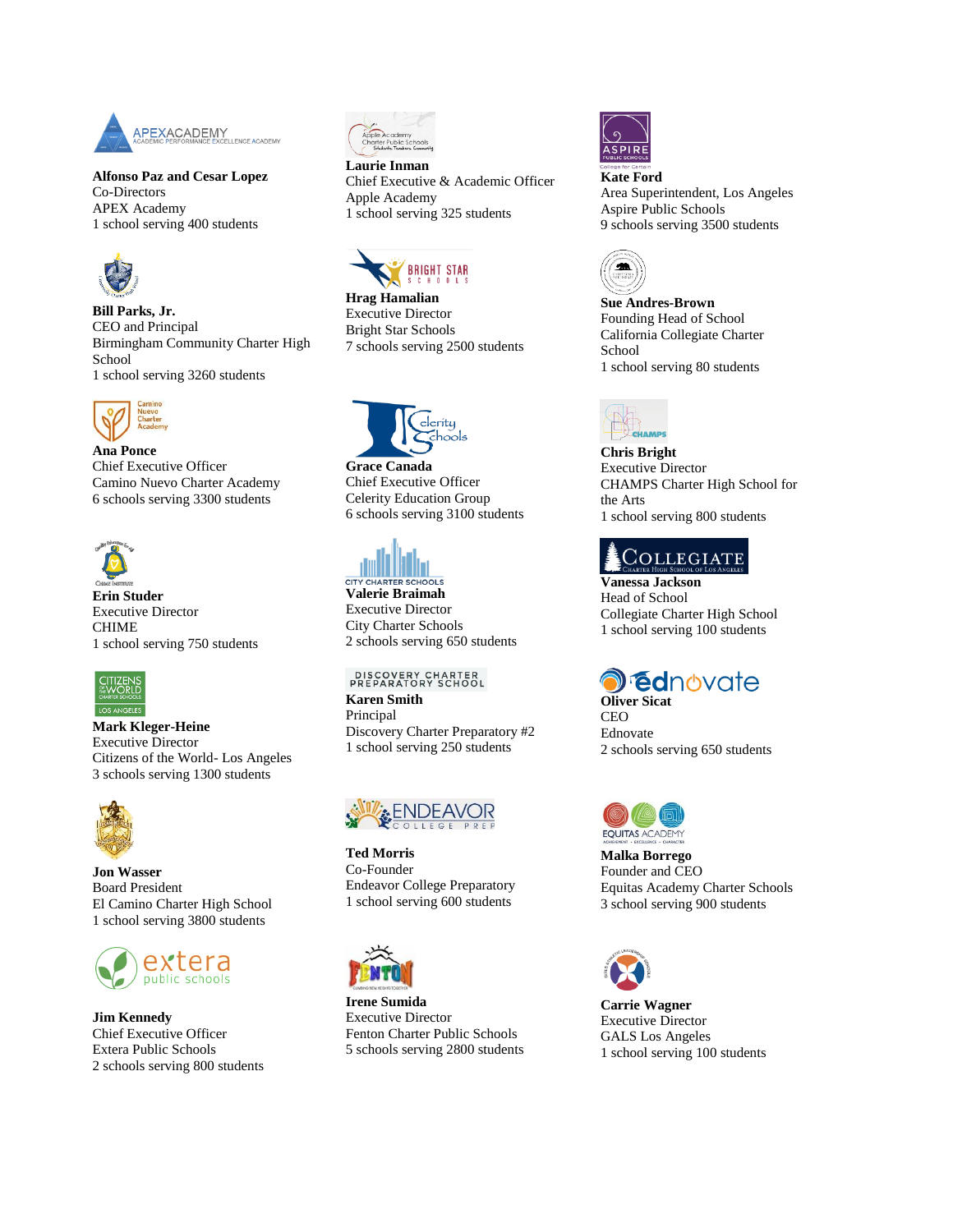

**Sally Chou** Executive Director Global Education Collaborative 3 schools serving 450 students



**Parker Hudnut** Chief Executive Officer ICEF Public Schools 7 schools serving 2750 students



**Yolanda Jimenez** Principal Los Angeles Academy of Arts and Enterprise 1 school serving 400 students



**Josh Stock** Executive Director Lashon Academy 1 school serving 200 students



**Caprice Young** Chief Executive Officer Magnolia Public Schools 8 schools serving 2750 students



**Amy Berfield** Executive Director New Heights Charter School 1 school serving 440 students



**Mark Ryan** Executive Director North Valley Military Academy 1 school serving 500 students



**Cristina de Jesus** President and CEO Green Dot Public Schools California 17 schools serving 9800 students





**Myranda Marsh** Executive Director James Jordan Middle School 1 school serving 400 students



**Arina Goldring** Executive Director Los Angeles Leadership Academy 2 schools serving 900 students

# LÍBERTAS

**Anna Carlstone-Hurt** Founder and Head o f School Libertas College Prep 1 school serving 100 students

#### **MULTICULTURAI** ing Cent

**Gayle Nadler** Executive Director Multicultural Learning Center 1 school serving 400 students



**Richard Thomas** Executive Director New Horizons Charter School 1 school serving 250 students



**Lynn Izakowitz** Executive Director Our Community School 1 school serving 450 students **KIPP:LASchools** 

**Marcia Aaron**  Executive Director KIPP LA 13 schools serving 5000 students

### **LARCHMONT CHARTER SCHOOL**

**Amy Held** Executive Director Larchmont Charter Academy 1 school serving 1500 students



**Linda Lee** Executive Director/Principal Los Feliz Charter School for the Arts 1 school serving 500 students



**Patricia Gould** Principal New Academy Canoga Park 1 school serving 500 students



**NEW LOS ANGELES CHARTER SCHOOL Matt Albert** Executive Director New Los Angeles Charter Schools 2 schools serving 425 students



**Sylvia Fajardo** Executive Director Pacoima Charter School 1 school serving 1350 students